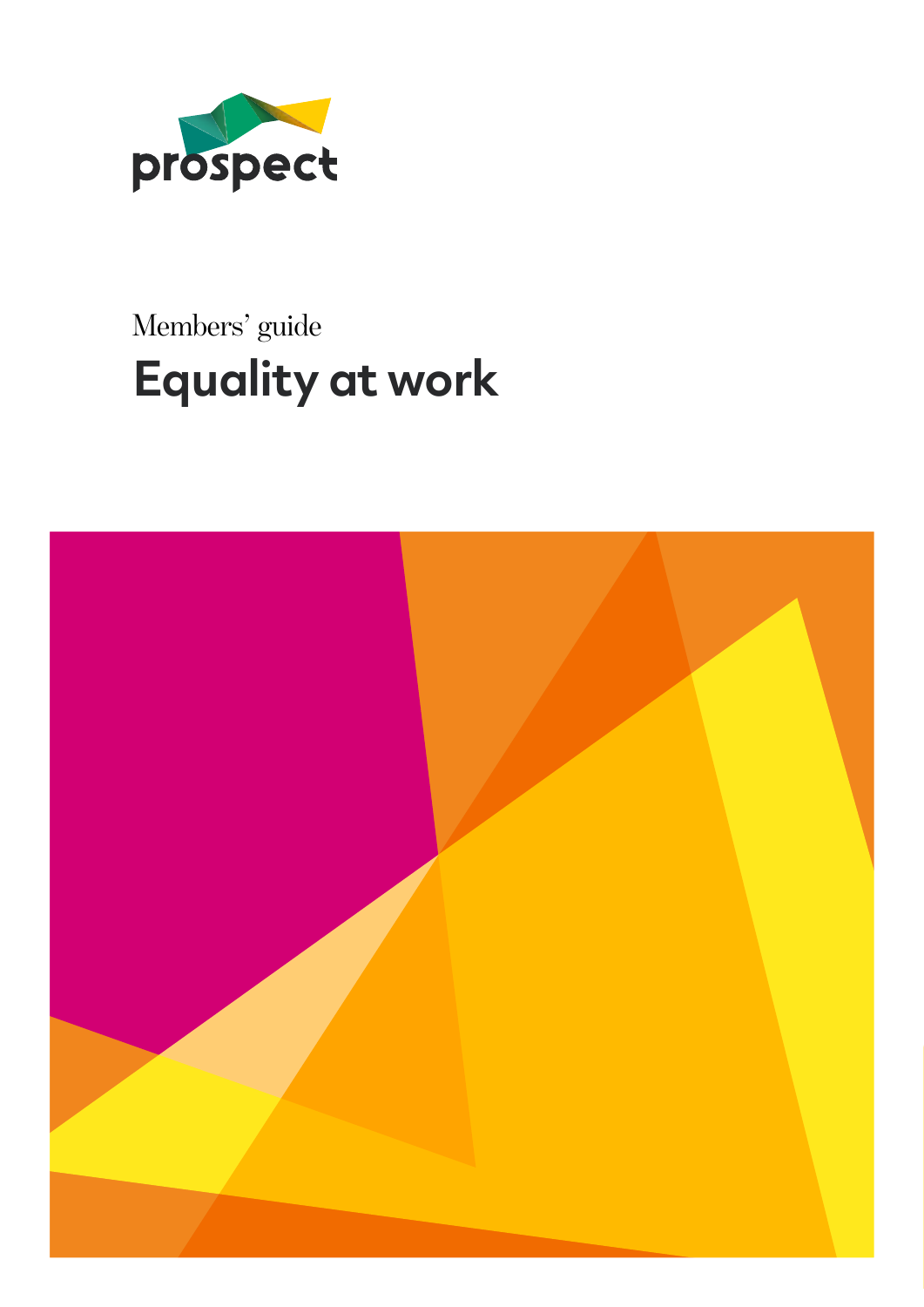### Contents

|   | Introduction                             |       |
|---|------------------------------------------|-------|
|   | <b>Equality law in UK and Europe</b>     | 2     |
|   | A single act for discrimination law      | 2     |
|   | European law                             | 2     |
|   | Part-time, flexible and family rights    | 2     |
| 2 | <b>Protected characteristics</b>         | 3     |
|   | Race                                     | 3     |
|   | Disability                               | 3     |
|   | Transgender                              | 3     |
|   | Sexual orientation                       | 3     |
|   | Marriage and civil partnership           | 3     |
|   | Religion or belief                       | 4     |
| 3 | <b>Prohibited conduct</b>                | 5     |
|   | Direct discrimination                    | 5     |
|   | Indirect discrimination                  | 6     |
|   | Harassment                               | 6<br> |
|   | Victimisation                            | 7     |
| 4 | <b>Disability discrimination</b>         | 8     |
|   | Discrimination arising from a disability | 8     |
|   | Reasonable adjustments                   | 8     |
|   | Pre-employment enquiries                 | 9     |
| 5 | Discrimination at work                   | 10    |
|   | Employer liability                       | 10    |
|   | Positive action                          | 10    |
|   | Occupational requirements                | 11    |
|   |                                          |       |

#### **6 [Equal pay and equality of terms](#page-13-0) 12**

|    | Equal work                    | 12 |
|----|-------------------------------|----|
|    | Comparators                   | 12 |
|    | Employer's defence            | 12 |
|    | Code of practice              | 13 |
|    | Pay secrecy clauses           | 13 |
|    | Gender pay gap information    | 13 |
| 7  | Public sector equality duties | 14 |
|    | General duty                  | 14 |
|    | Specific duties               | 14 |
|    | Socio-economic disadvantage   | 14 |
| 8  | Making the law work           | 15 |
|    | Claims                        | 15 |
|    | Time limits                   | 15 |
|    | Questions procedure           | 16 |
|    | Legal remedies                | 16 |
|    | Compensation                  | 16 |
|    | Proving discrimination        | 16 |
|    | Other legal actions           | 17 |
| 9  | <b>Collective bargaining</b>  | 18 |
| 10 | <b>Enforcement and advice</b> | 19 |
|    | Codes of practice             | 19 |
| 11 | Information and addresses     | 20 |
|    | Equality commission           | 20 |
|    | Prospect equality networks    | 20 |
|    |                               |    |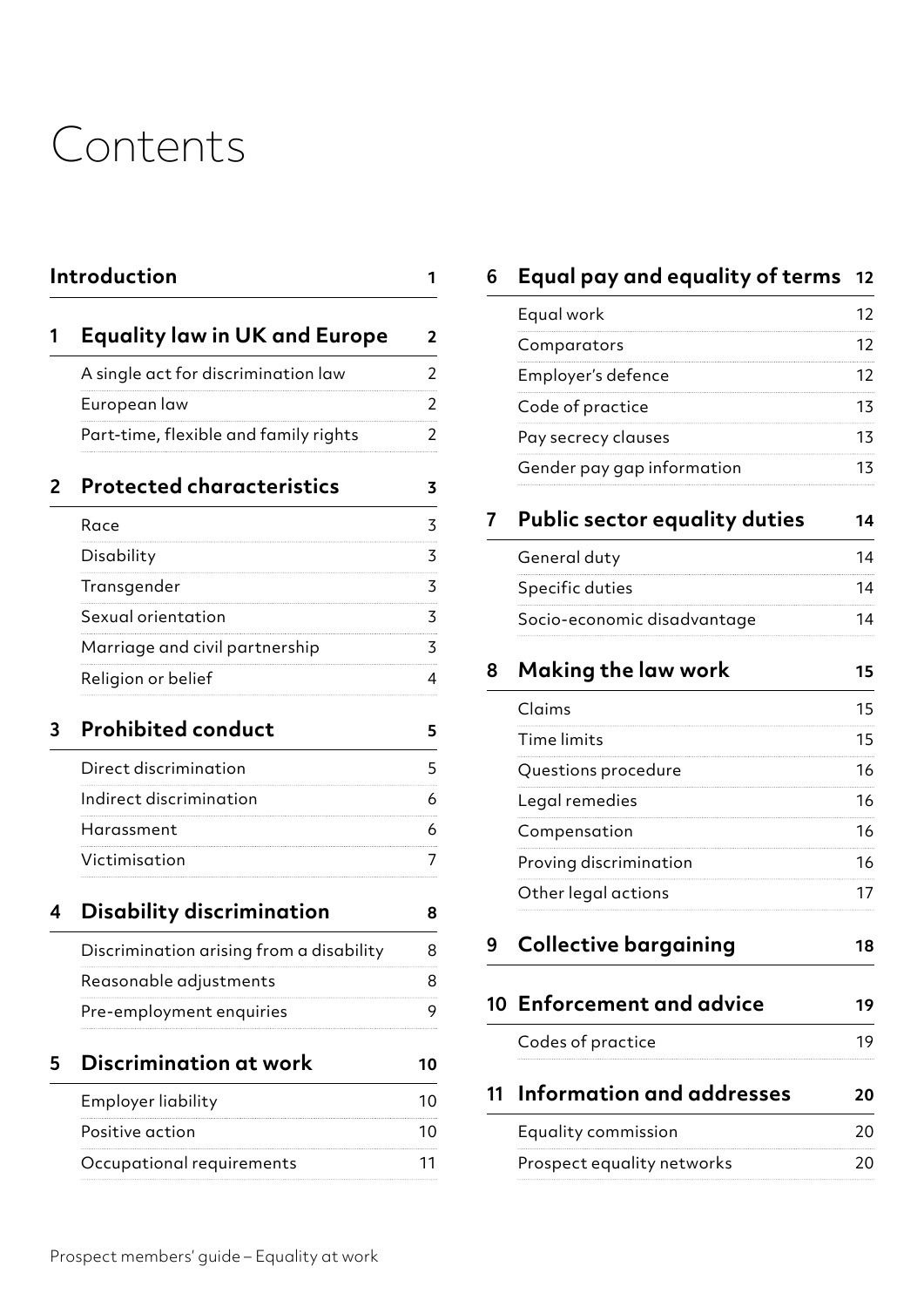### <span id="page-2-0"></span>Introduction

Prospect is committed to a policy of equal opportunities for all members irrespective of gender, race, sexual orientation, gender identity, disability, age or religion.

The Equality Act came into force in October 2010. It brought the previous discrimination law into one main piece of legislation. Prospect has long argued for a single equality act to make the myriad of legislation more consistent, accessible and effective. This guide summarises the main provisions of the Act.

The guide gives an overview of the legal rights that relate to equal opportunities at work as at August 2020. However, the law is constantly changing and the guide cannot cover

every legal point. For more detailed advice, members should always contact their Prospect representative.

Taking legal action is usually a last resort. Legal procedures can be drawn out and stressful and legal remedies are often inadequate. Internal procedures and negotiations should always be followed.

That said, knowledge of the legal issues and rights involved is useful protection for individuals and essential for representatives pursuing individual cases. The law is also a building block for the negotiation of policies and practices to prevent discrimination.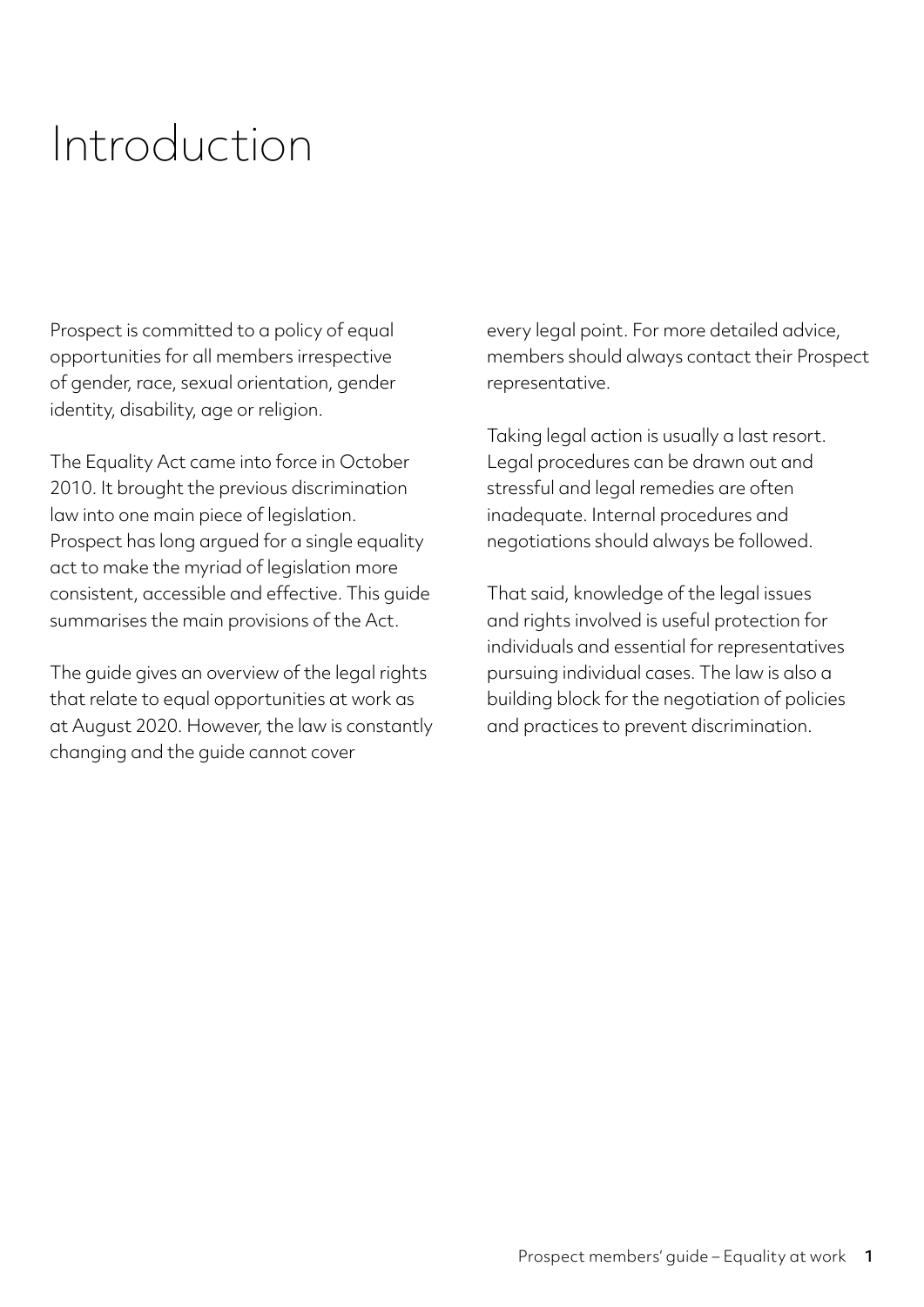# <span id="page-3-0"></span>1. Equality law in UK and Europe

#### **A single act for discrimination law**

**1.1** The Equality Act covers all the previous strands of discrimination law, including sex, gender identity, race, disability, sexual orientation, religion and belief, and age.

**1.2** The Act not only covers rights in relation to employment, but also applies to goods and services, education, transport and public appointments. This guide only deals with employment issues.

**1.3** The Act applies to England, Wales and Scotland. It does not apply in Northern Ireland, which continues to have separate, though very similar, legislation. There are also significant differences in the Isle of Man and Channel Islands.

#### **European law**

**1.4** UK law on discrimination at work is derived largely from European Union directives on equal treatment and equal pay for women and men.

#### **Part-time, flexible and family rights**

**1.5** Regulations provide rights for part-time workers not to be treated less favourably because of their part-time status. There is also a statutory right to request a change in hours, or to work from home.

**1.6** There are also rights for parental leave, maternity, adoption and paternity/maternity support leave and pay, which all overlap and complement discrimination rights. These rights are outside the scope of this guide but see other Prospect guides for details (listed on page 24).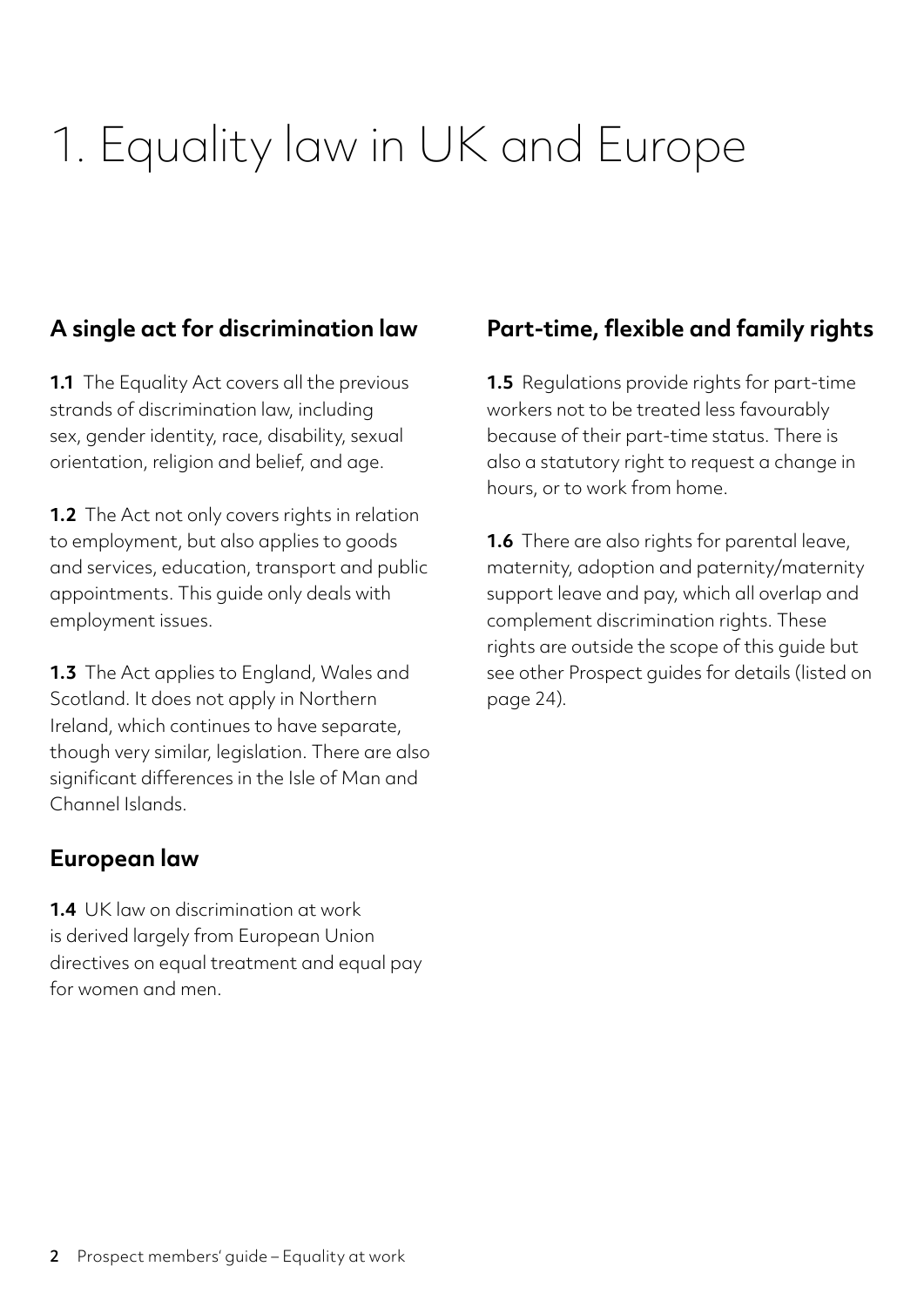# <span id="page-4-0"></span>2. Protected characteristics

2.1 The concept of 'protected characteristics' lies at the heart of the Act. These characteristics are:

- age
- disability
- gender reassignment
- marriage and civil partnership
- pregnancy and maternity
- race
- religion or belief
- sex
- sexual orientation

#### **Race**

**2.2** Race includes colour, nationality and ethnic or national origins.

**2.3** There have been many legal arguments over exactly what constitutes ethnic or national origin and how to define an ethnic group. The courts have set a list of factors to take into account. Two of the most important are that the group must have a longstanding shared history and a cultural tradition of its own.

**2.4** The Equality Act provides for regulations to be introduced in the future to make discrimination on the grounds of caste unlawful, but this has not been implemented.

#### **Disability**

**2.5** The Act defines a person with a disability as someone who has a physical or mental impairment which has a substantial and longterm adverse effect on their ability to carry out normal day-to-day activities.

#### **Transgender**

**2.6** The protected characteristic of gender reassignment applies where a person is proposing to undergo, is undergoing, or has undergone a process (or part process) to reassign their sex.

#### **Sexual orientation**

**2.7** Sexual orientation is defined in the Act as an orientation towards persons of the same sex, or the opposite and/or same sex, or the opposite sex. Therefore discrimination is outlawed on the basis of being gay, lesbian, bisexual or heterosexual.

#### **Marriage and civil partnership**

**2.8** The protected characteristic only applies where a person is married or a civil partner. It does not apply to unmarried couples or partners.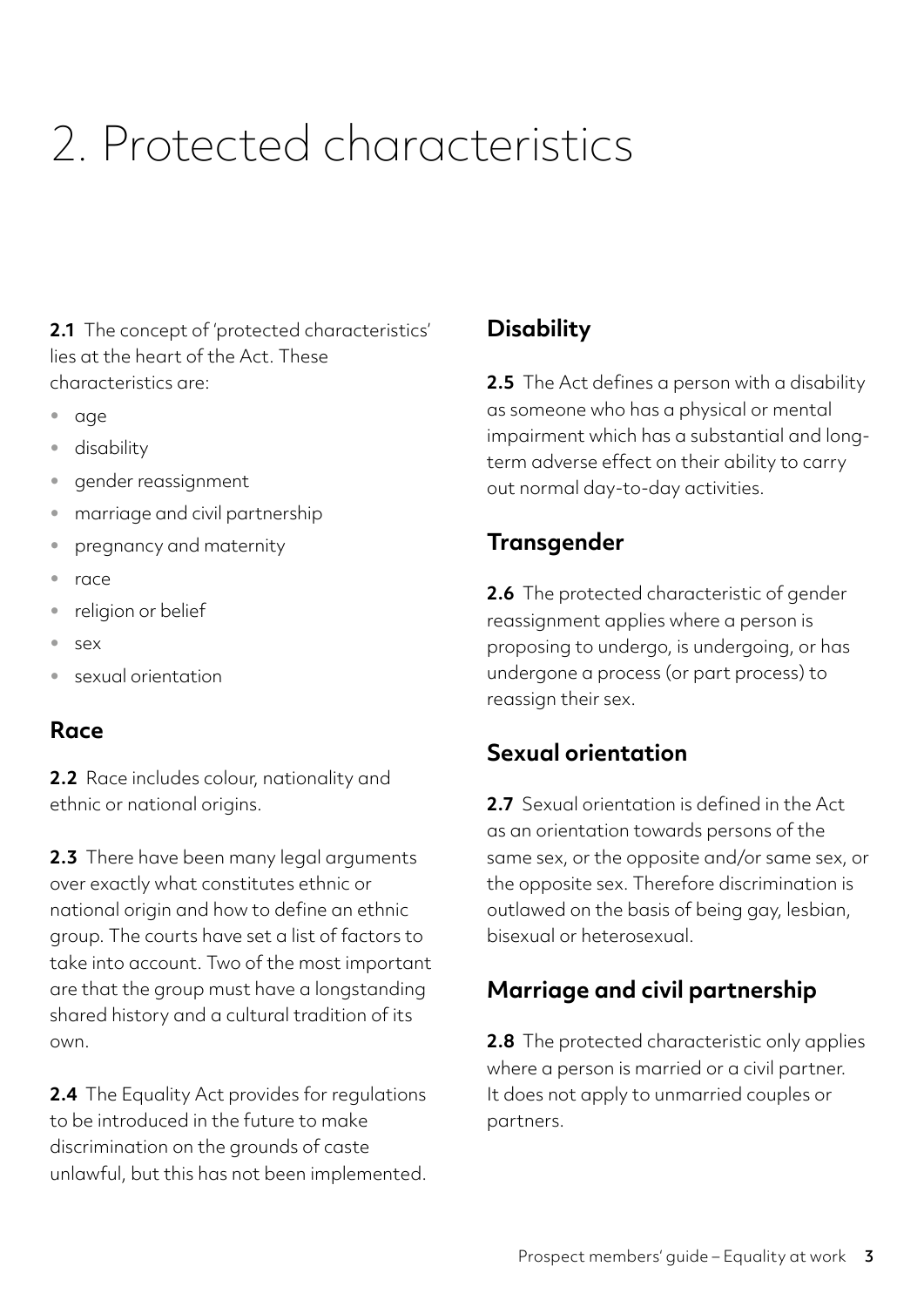#### <span id="page-5-0"></span>**Religion or belief**

**2.9** Religion is any recognised religion. Belief means any religious or philosophical belief. Several cases have considered what amounts to a 'belief'. It must be genuinely held, important and serious. It must also be a belief worthy of respect in a democratic society. The Act also applies to discrimination due to any lack of religion or belief.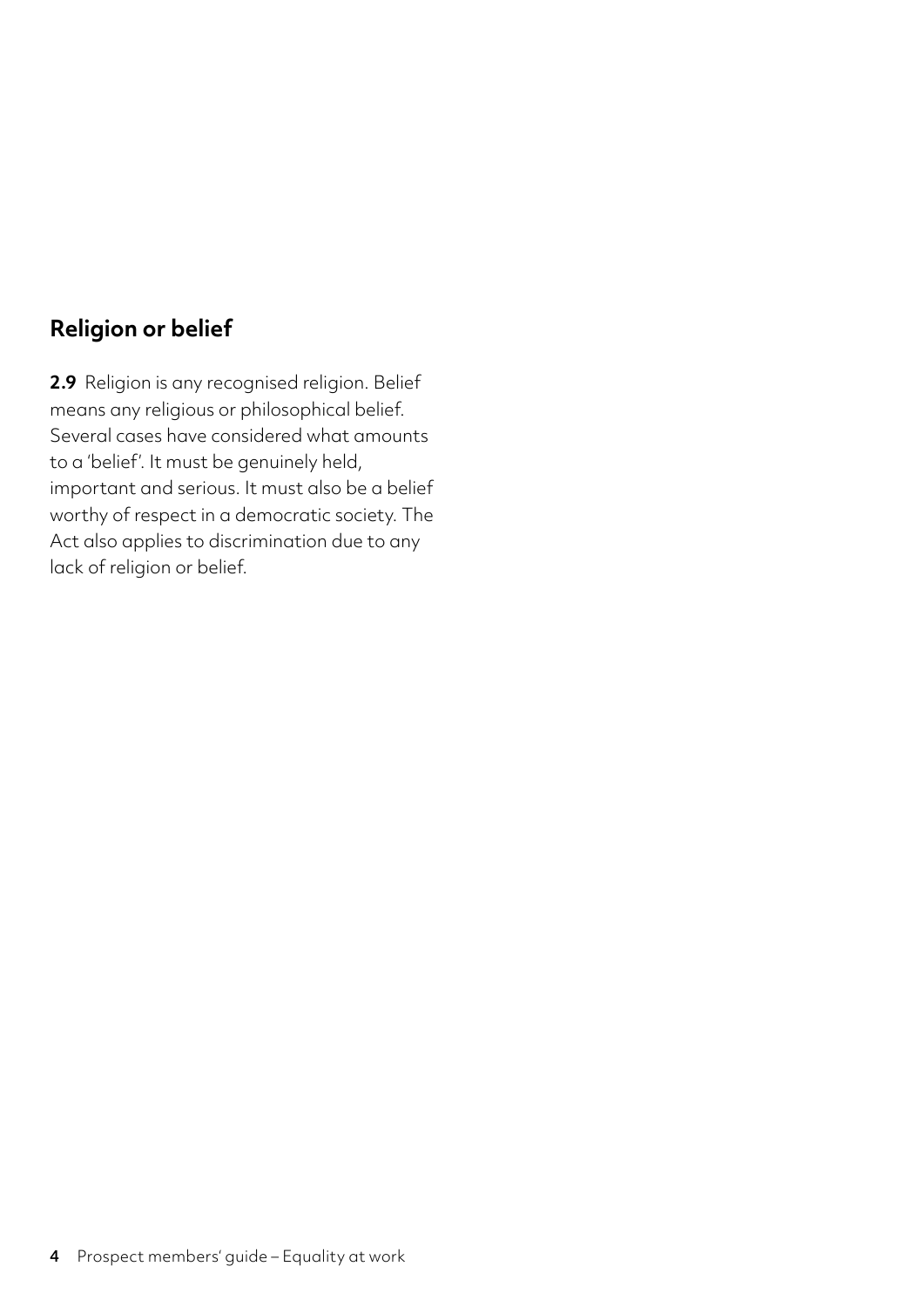# <span id="page-6-0"></span>3. Prohibited conduct

**3.1** The Equality Act outlaws a range of 'prohibited conduct' but it should be noted that not all protected characteristics are covered by each type of discrimination. Where there are exclusions they are noted below.

**3.2** There are four types of prohibited conduct:

- direct discrimination
- indirect discrimination
- harassment
- victimisation

#### **Direct discrimination**

**3.3** Direct discrimination is where there is less favourable treatment because of a protected characteristic. The Act defines direct discrimination as:

"A person (A) discriminates against another (B) if because of a protected characteristic A treats B less favourably than A treats, or would treat, others."

**3.4** The definition requires the comparison with a real or hypothetical comparator in respect of all the protected characteristics, except for pregnancy and maternity.

**3.5** There is no requirement for a comparator in pregnancy and maternity cases as the Act

provides that discrimination occurs where a woman is treated 'unfavourably' because of the pregnancy or maternity.

**3.6** The test for direct discrimination is to compare the less favourable treatment with how the employer treats or would treat someone who does not share the same characteristic. A key question in determining direct discrimination is: would the complainant have received the same treatment but for their protected status?

**3.7** This is a broad enough definition to include **associative discrimination**. It is clear it does not apply only in respect of the employee's own personal characteristics. For example, it will be unlawful to treat someone less favourably because of their association with a person with the protected characteristic.

**3.8** The definition also covers discrimination due to the **perception** that someone has the protected characteristic. For example if someone is perceived to be of a certain religion and are treated less favourably, they will have protection under the Act, even though they may not in fact be of that religious group.

**3.9** In a claim of direct discrimination because of age, the employer can defend the claim if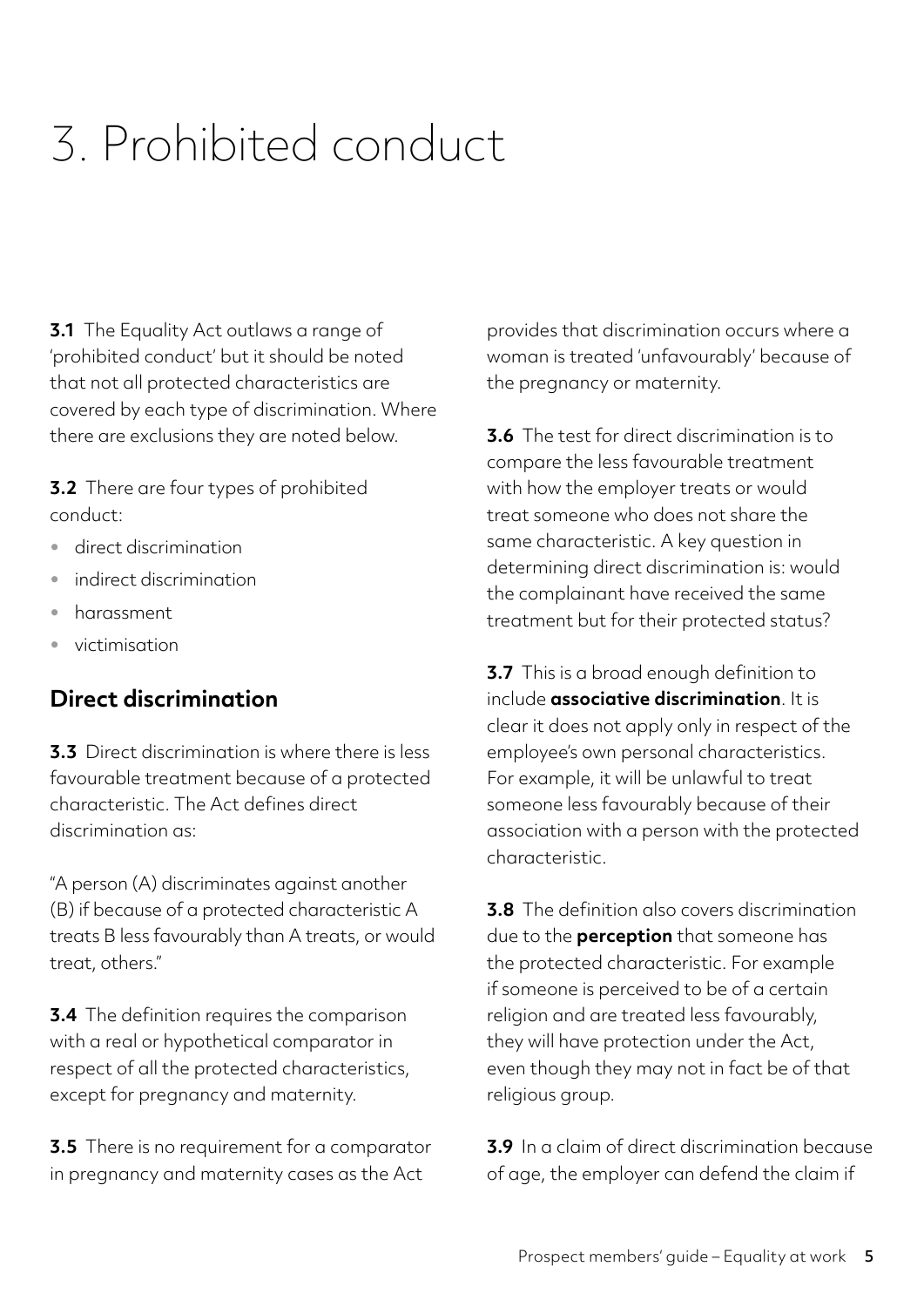<span id="page-7-0"></span>they can show the less favourable treatment is justified as being a proportionate means of achieving a legitimate aim. 'Justification' of direct discrimination is not possible under any of the other protected characteristics.

#### **Indirect discrimination**

**3.10** Indirect discrimination will occur where the employer:

- applies a provision, criterion or practice (PCP) to everyone, *but*
- the PCP puts, or would put, persons sharing a protected characteristic at a particular disadvantage compared to others
- the PCP puts, or would put, the individual at that disadvantage, and
- it is not a proportionate means of achieving a legitimate aim.

**3.11** This covers circumstances where the employer treats everyone the same but the treatment would have a disproportionate adverse effect on people with a certain characteristic. For example, if an employer had a policy of not promoting part-time workers this would be likely to affect a greater proportion of women than men, so it would be unlawful unless the employer could objectively justify the policy.

**3.12** Indirect discrimination applies to all the protected characteristics except for pregnancy and maternity.

#### **Harassment**

**3.13** Harassment is specified as an unlawful act for which both the perpetrator and the employer may be liable.

**3.14** Harassment is where a person engages in unwanted conduct related to a relevant protected characteristic which has the purpose or effect of:

- violating that other person's dignity, or
- creating an intimidating, hostile, degrading, humiliating or offensive environment for them.

**3.15** In deciding whether harassment has occurred, a tribunal must consider the perception of the person making the complaint but also whether it is reasonable for the conduct to be said to be offensive.

**3.16** The Equality Act specifically outlaws sexual harassment where the unwanted conduct is of a sexual nature. It also prohibits unfavourable treatment because someone has submitted to or rejected sexual harassment, or harassment related to sex or gender reassignment.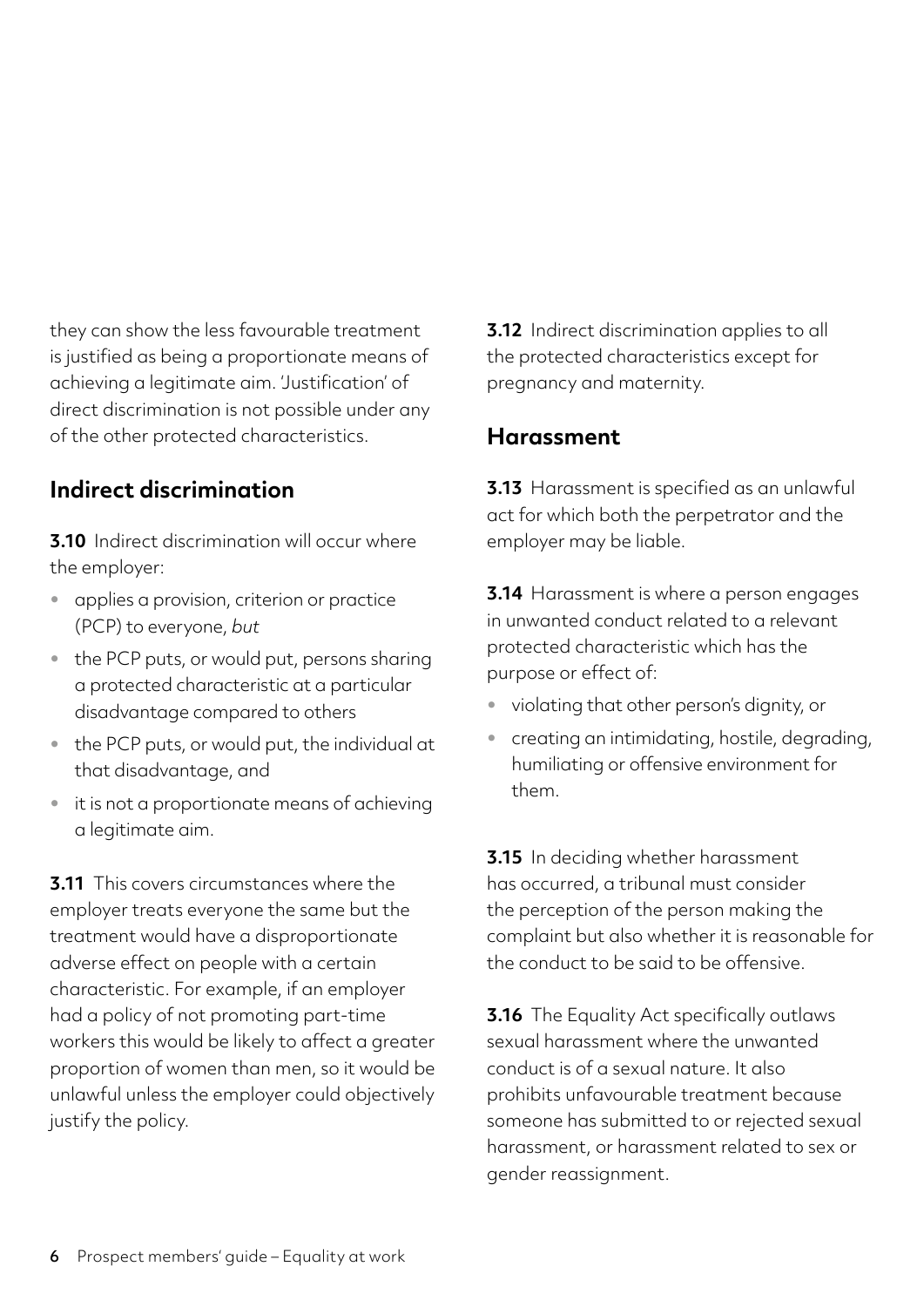<span id="page-8-0"></span>**3.17** Because harassment is defined as 'related to a relevant protected characteristic', it covers harassment based on associative or perceived characteristics. For example, someone being subjected to abuse because they live with someone of a particular characteristic or if they are wrongly perceived as having a characteristic.

**3.18** The harassment provisions apply equally to all the protected characteristics with the exception of marriage and civil partnership, and pregnancy and maternity.

For more details see the Prospect *Members' Guide on Harassment and Bullying at Work.*

#### **Victimisation**

**3.19** Victimisation is where a person is subjected to a detriment because they have:

- brought proceedings under the Act
- given evidence or information in such proceedings
- done anything for the purpose of or in connection with the Act, or
- alleged that someone has contravened the  $Act$

**3.20** People are protected against being penalised for making or supporting an

allegation of discrimination, so long as the allegation is made in good faith.

**3.21** Victimisation can also apply where the employer knows that the employee intends to take action as above, or suspects that they have done or will do so.

**3.22** For example, if an employee alleges that the reason she was not promoted was because of sex discrimination, and she is then moved to a different job which is less desirable, she may argue that the move was victimisation.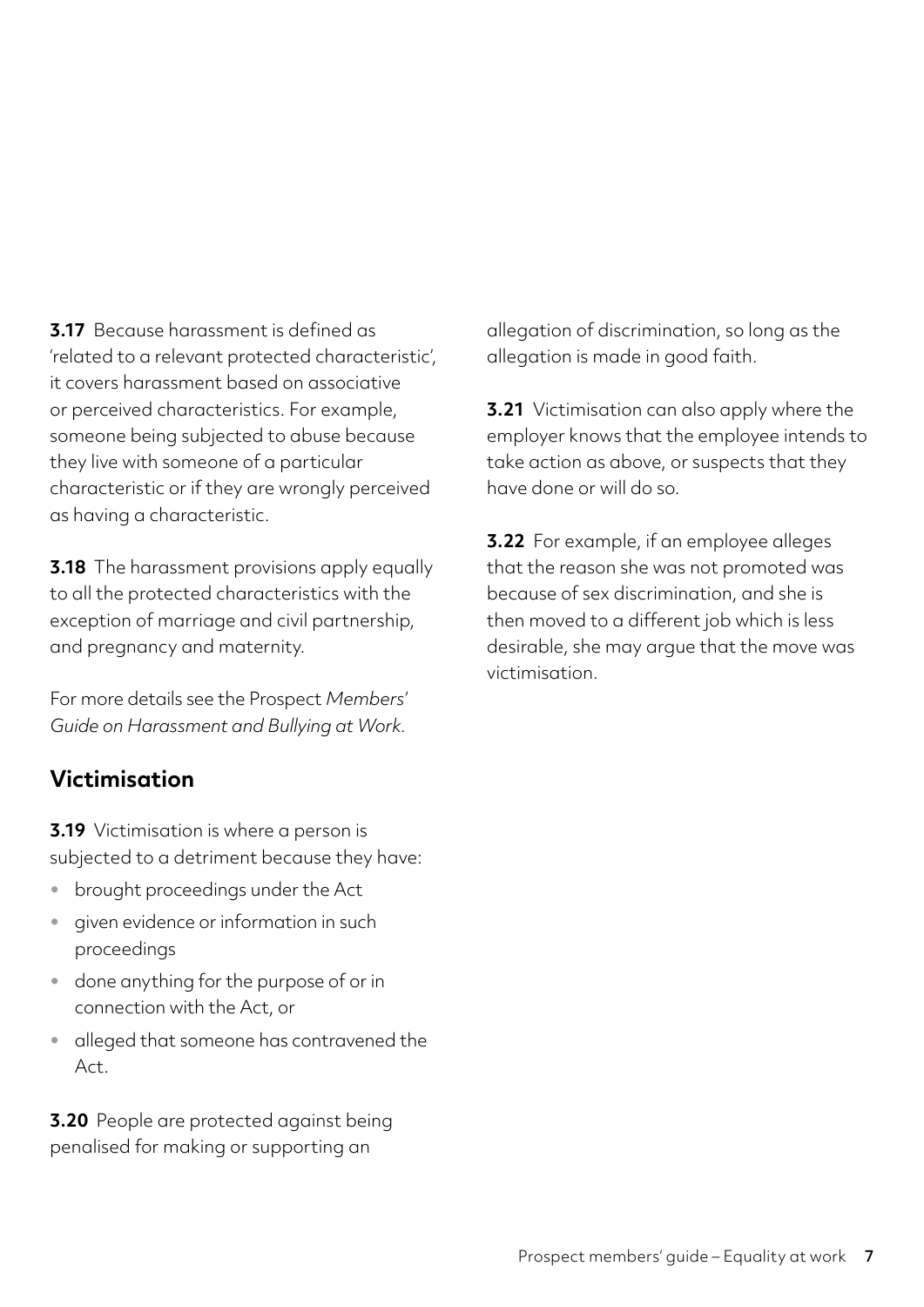# <span id="page-9-0"></span>4. Disability discrimination

**4.1** The Equality Act prohibits direct and indirect discrimination, harassment and victimisation on grounds of disability in the same way as for the other protected characteristics. There are also two further forms of discrimination which apply only to disability.

#### **Discrimination arising from a disability**

**4.2** Under the Equality Act, discrimination arising from a disability will be unlawful. This is defined as:

- "A person (A) discriminates against a disabled person (B) if:
- A treats B unfavourably because of something arising in consequence of B's disability, and
- A cannot show that the treatment is a proportionate means of achieving a legitimate aim."

**4.3** For example, this would enable cases to be brought where an employee is dismissed for absence which has arisen from their disability. In such a case a tribunal would have to determine if the employer was justified in dismissing in the specific circumstances of the case.

#### **Reasonable adjustments**

**4.4** The Act imposes a duty on the employer to make reasonable adjustments to overcome any substantial disadvantage to a disabled person. There are three requirements to make adjustments where:

- a provision, criterion or practice puts a disabled employee at a substantial disadvantage
- there is a physical feature of the workplace that causes a disadvantage
- an auxiliary aid is required by the disabled employee.
- **4.5** Reasonable adjustments may include:
- altering premises
- re-allocating work
- changing working hours
- training
- acquiring or modifying equipment
- providing a reader or interpreter.

**4.6** There are a number of criteria to be considered in deciding whether it would be reasonable to make the adjustment. These include its practicability for the employer, its costs, effectiveness for the employee and disruption to other activities.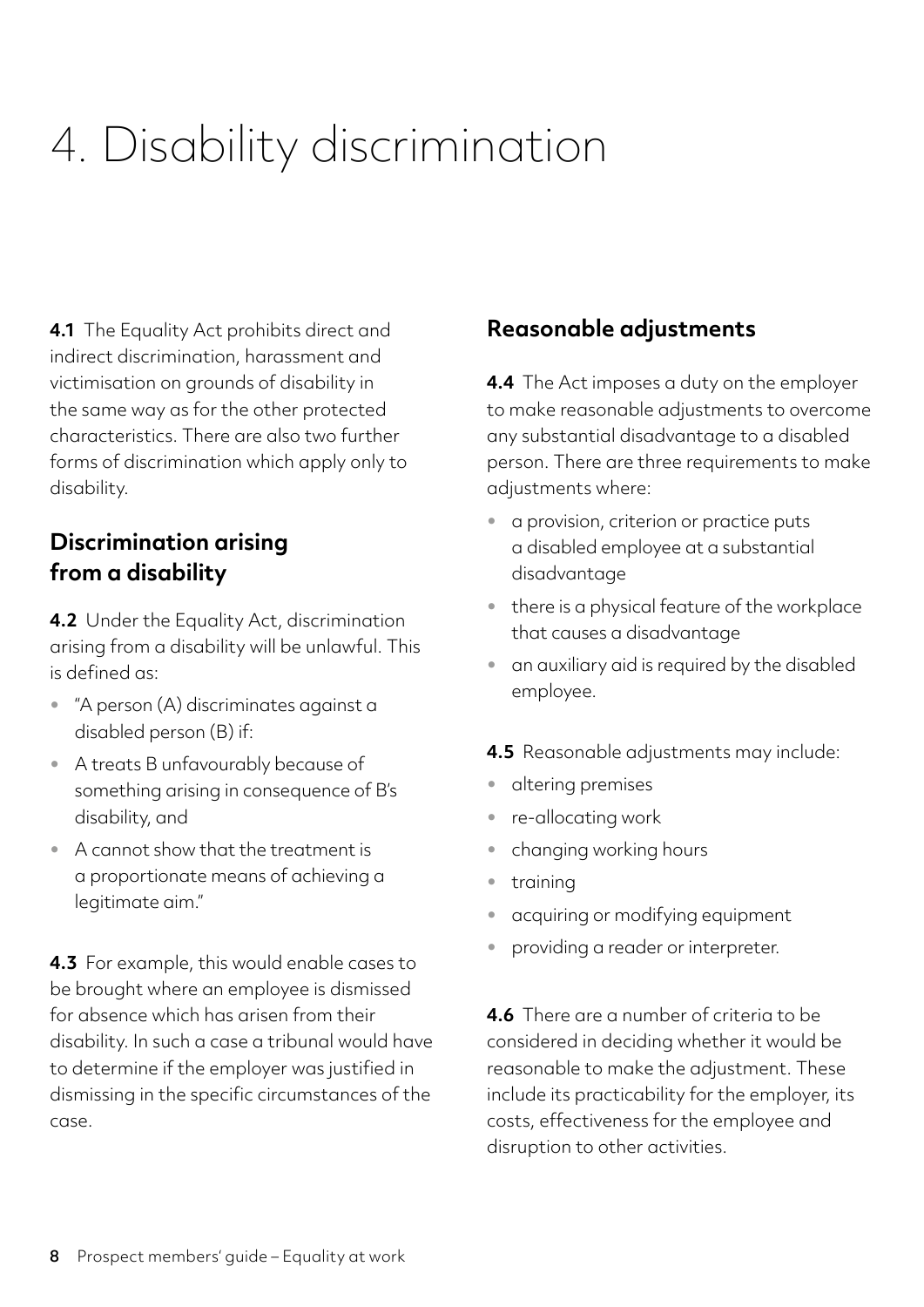<span id="page-10-0"></span>See the Prospect *Negotiator's Guide to Disability Equality* for details.

#### **Pre-employment enquiries**

**4.7** Employers may not ask applicants for employment about their health or any disability before selecting them for interview or offering a job. There is an exception to this in respect of information with the specific purpose of finding out if the applicant could undertake an assessment for the job, whether reasonable adjustments are needed at an interview or whether they could carry out a function of the job (with adjustments as necessary).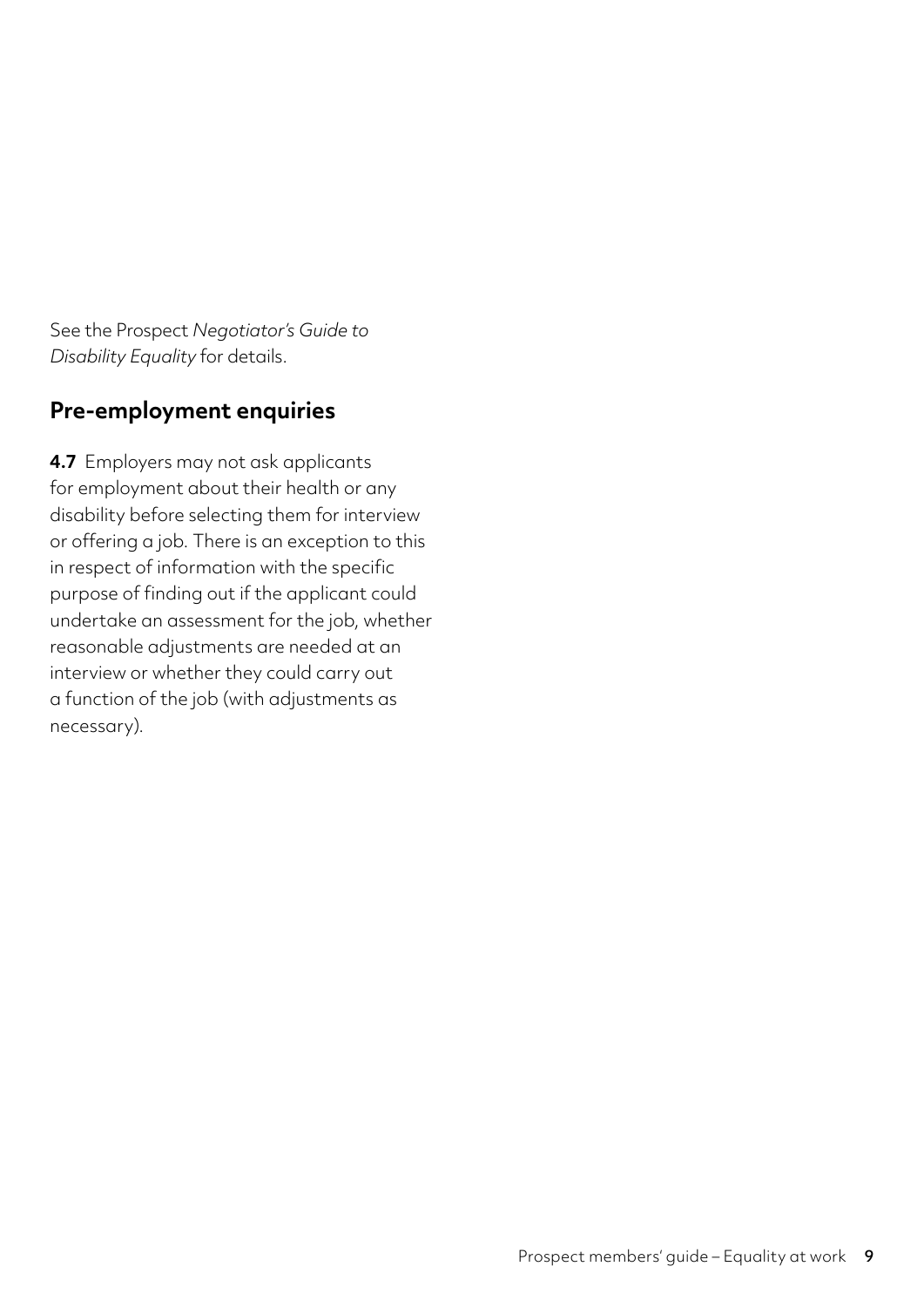## <span id="page-11-0"></span>5. Discrimination at work

**5.1** Unlawful discrimination can occur at any stage of employment, from applying for a job through to dismissal and after leaving.

**5.2** The Equality Act says it is unlawful to discriminate in these areas:

- arrangements for offering employment, including adverts, selection procedures and interviews
- terms on which employment is offered, for example offering a job on less salary to a person with a disability
- refusal to employ
- terms and conditions of employment, including pay, leave and hours of work
- access to promotion, training, transfers and other benefits, for example denying a black person the opportunity for career development training
- dismissal
- being subjected to any other detriment
- discrimination after termination of employment if it arises out of or is closely connected to the employment (eg discriminatory references).

#### **Employer liability**

**5.3** The employer is usually liable for discrimination carried out by employees. **5.4** Under the Equality Act an employer is liable for acts of discrimination carried out by employees acting in the course of employment. This will apply whether or not the acts of discrimination were done with the employer's knowledge or approval.

**5.5** For example, if an employee is racially harassed at work by a colleague, the employee could take a claim against both the employer and the individual colleague.

**5.6** But it will be a defence for the employer to show they took all reasonable steps to prevent the discrimination from happening.

#### **Positive action**

**5.7** Employers may encourage applications for employment and can target training opportunities to people with a protected characteristic, where they are underrepresented in the workforce or if they encounter disadvantage as a result of the characteristic.

**5.8** The Act also allows for limited positive action to address under-representation in the workforce. Where a candidate for employment (or promotion) is 'as qualified as' other candidates, the employer would be able to make the selection on the basis of promoting diversity through selection by a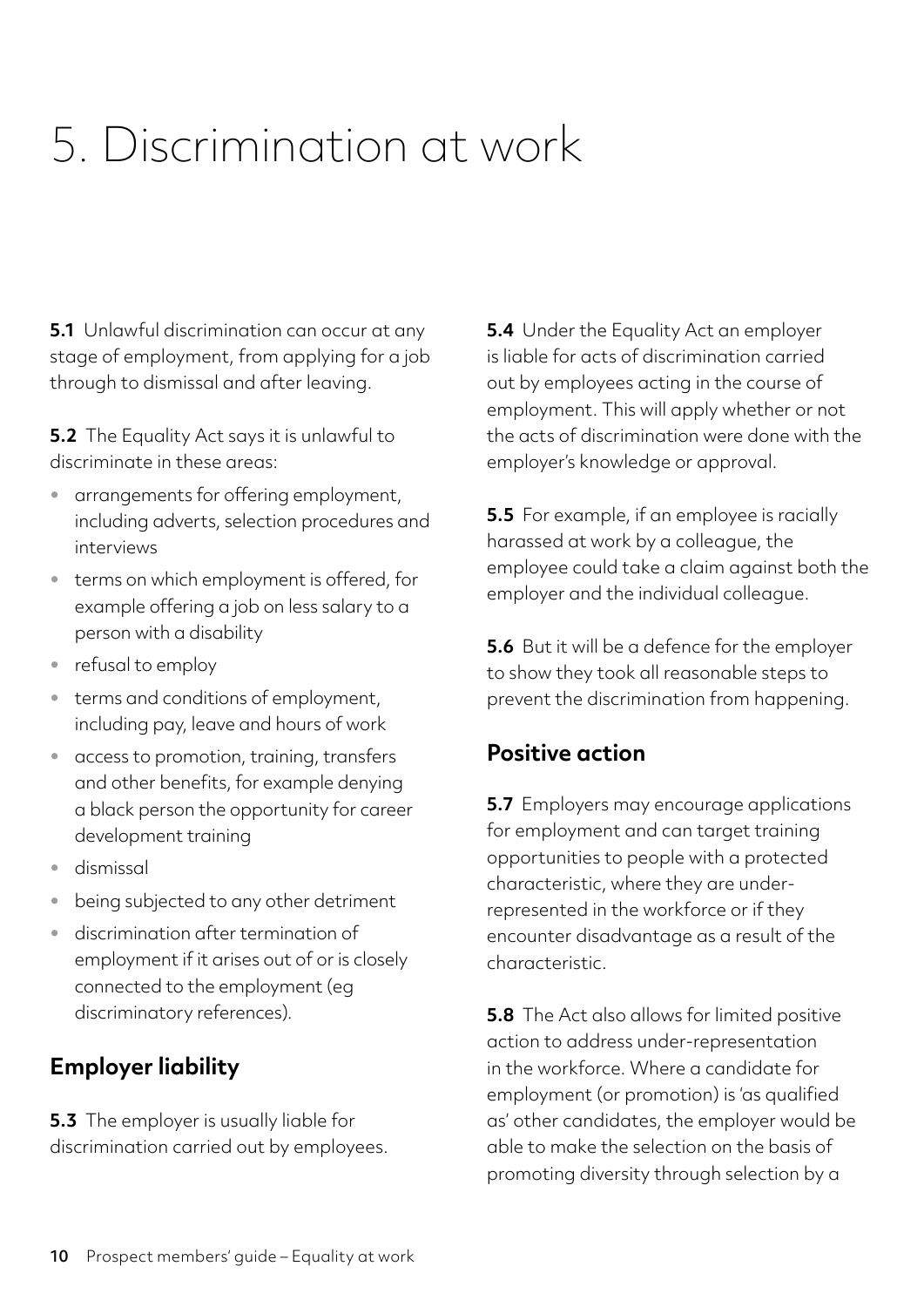<span id="page-12-0"></span>protected characteristic, where it could be shown that this is 'a proportionate means of achieving the aim of overcoming or minimising the disadvantage or encouraging participation'.

#### **Occupational requirements**

**5.9** It will not be unlawful to restrict employment to someone with a particular protected characteristic where that is a justified requirement for the job. For example, it may be a genuine requirement to have a female nurse in women-only healthcare services.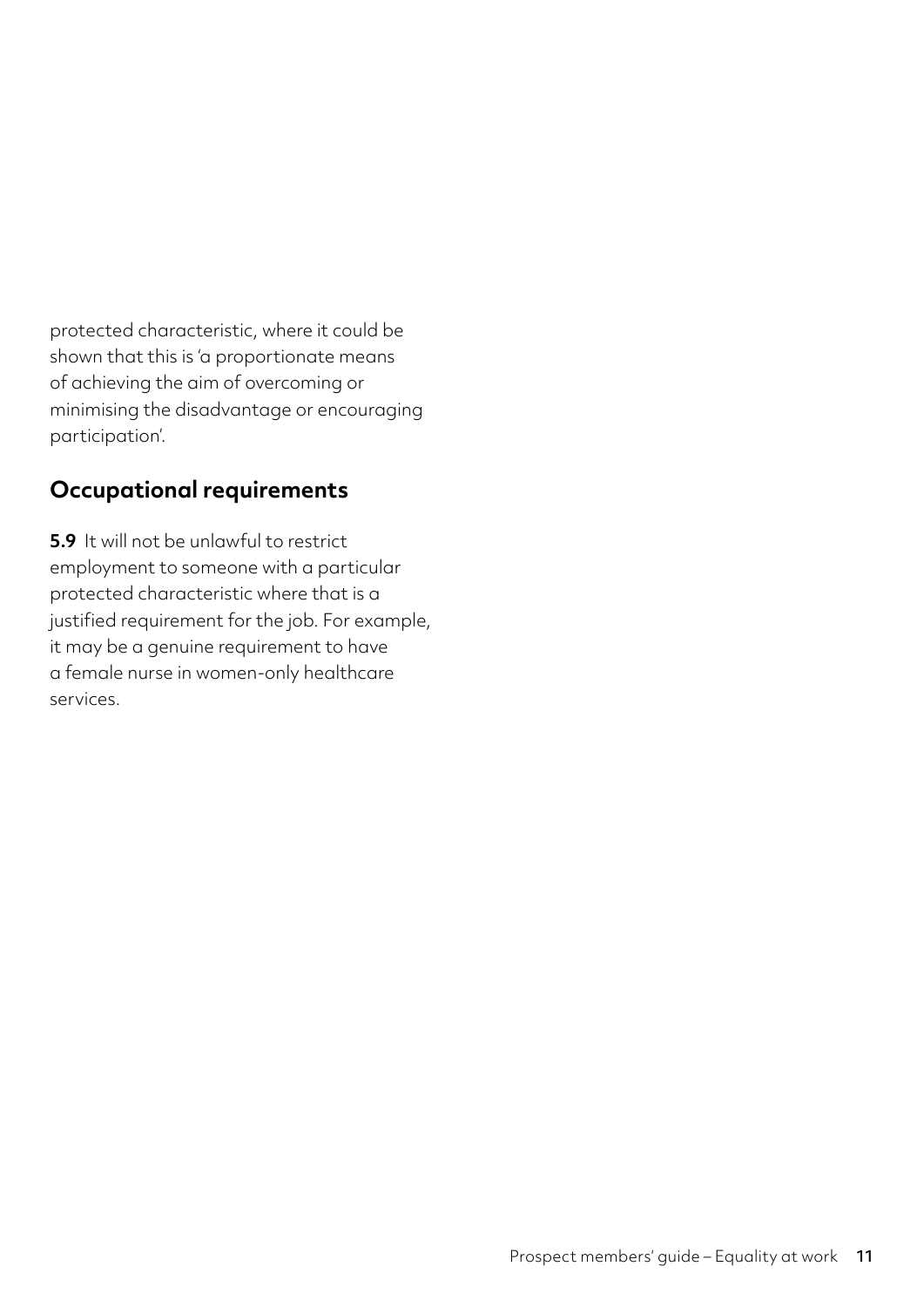# <span id="page-13-0"></span>6. Equal pay and equality of terms

**6.1** The Equality Act provides for 'equality of terms' between women and men. It covers all contractual terms and conditions, not only pay itself. Claims can be brought in respect of unequal holiday entitlement, sickness arrangements or even company cars.

#### **Equal work**

**6.2** There must be equal pay between women and men who are employed on:

- like work
- work rated as equivalent, or
- work of equal value.

**6.3** Like work is where the work done by both the woman and the male comparator is the same or broadly similar and any differences which do exist are of no practical importance.

**6.4** Work is rated as equivalent where the jobs have been assessed as being equivalent under a valid job evaluation system.

**6.5** Work of equal value is where the nature of the work is different but is considered to be of equal value or worth. Value can be measured by criteria like skill, decision-making and effort.

**6.6** The leading equal value case was Julie Hayward v Cammell Laird Shipbuilders, where Ms Hayward, a canteen cook, compared her work with that of a male joiner, a painter and an insulation engineer. Although their work was clearly very different it was judged that she required the same level of skill as her comparators, had the same level of responsibility, and was therefore entitled to equal pay.

#### **Comparators**

**6.7** In order to claim equal pay the woman must usually be able to identify a male comparator. The comparator may in some cases be a successor or predecessor in the post. Under the Act, he must be employed by the same employer and either work at the same establishment, or work at a different establishment belonging to that employer with the same terms and conditions. European law uses the wider requirement that the comparator must be employed in 'the same establishment or service', although there must be a 'single source' for the pay system.

#### **Employer's defence**

**6.8** An employer has a defence to a claim for equal pay if they can establish that the difference in pay is due to a material factor other than gender.

**6.9** Where the provisions of a pay system disproportionately disadvantage one gender,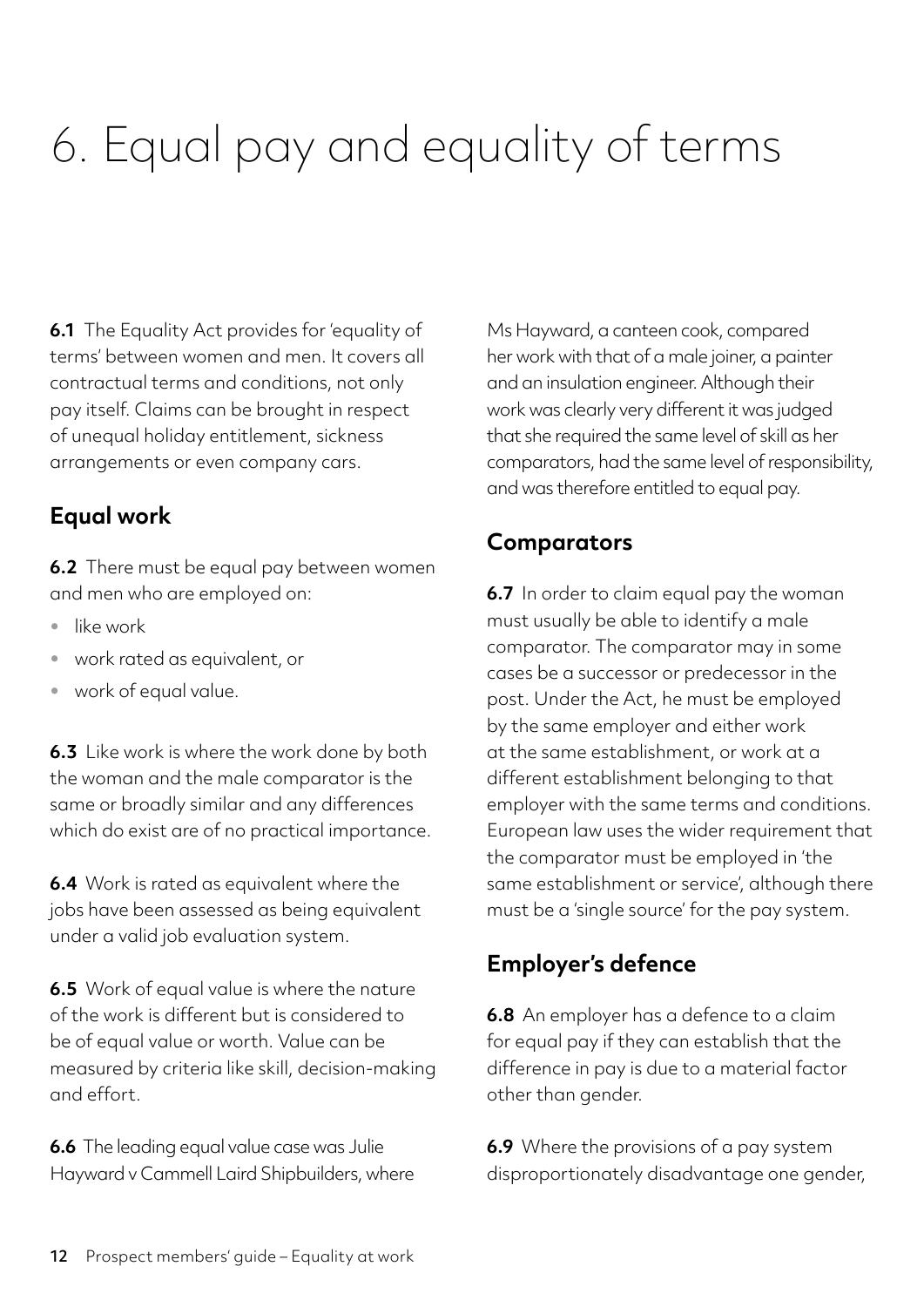<span id="page-14-0"></span>and are potentially indirect discrimination, the employer will be required to objectively justify the difference in pay. The employer would have to establish that the pay system was a proportionate means of achieving a legitimate aim.

#### **Code of practice**

**6.10** The Equality and Human Rights Commission has a Code of Practice on Equal Pay. The code recommends that employers review their pay systems for gender bias and that employers should adopt a policy on equal pay. For information on the status of the code see Section 10 of this guide. For more information on these provisions see the Prospect *Negotiator's Guide to Equal Pay* or contact your Prospect representative.

#### **Pay secrecy clauses**

**6.11** The Equality Act outlaws pay secrecy clauses in employment contracts. Any term in a contract that seeks to forbid employees from discussing their pay with colleagues, for the purpose of finding out whether there is discrimination relevant to a protected characteristic, will be unenforceable.

**6.12** Any detrimental action taken against an employee for discussing pay, to see if there is any inequality, will be treated as unlawful victimisation.

**6.13** These provisions aim to make pay more transparent to help deal with pay equality. They do not just cover differences in pay on the grounds of sex but any of the protected characteristics.

#### **Gender pay gap information**

**6.14** Regulations requiring private sector employers with 250 or more employees to publish information about pay differences between women and men became law in April 2018.

**6.15** Employers are required to report on:

- the difference in average hourly rates of pay between women and men
- the difference in average bonus paid to women and men
- the proportion of women and men in each quartile of the pay band.

**6.16** Although a useful starting point, unfortunately this information is not specific enough to identify inequality in pay and Prospect reps should continue to pursue employers to undertake full equal pay audits (see Prospect *[Negotiator's Guide to Equal Pay](https://library.prospect.org.uk/download/2006/00699)* for more information).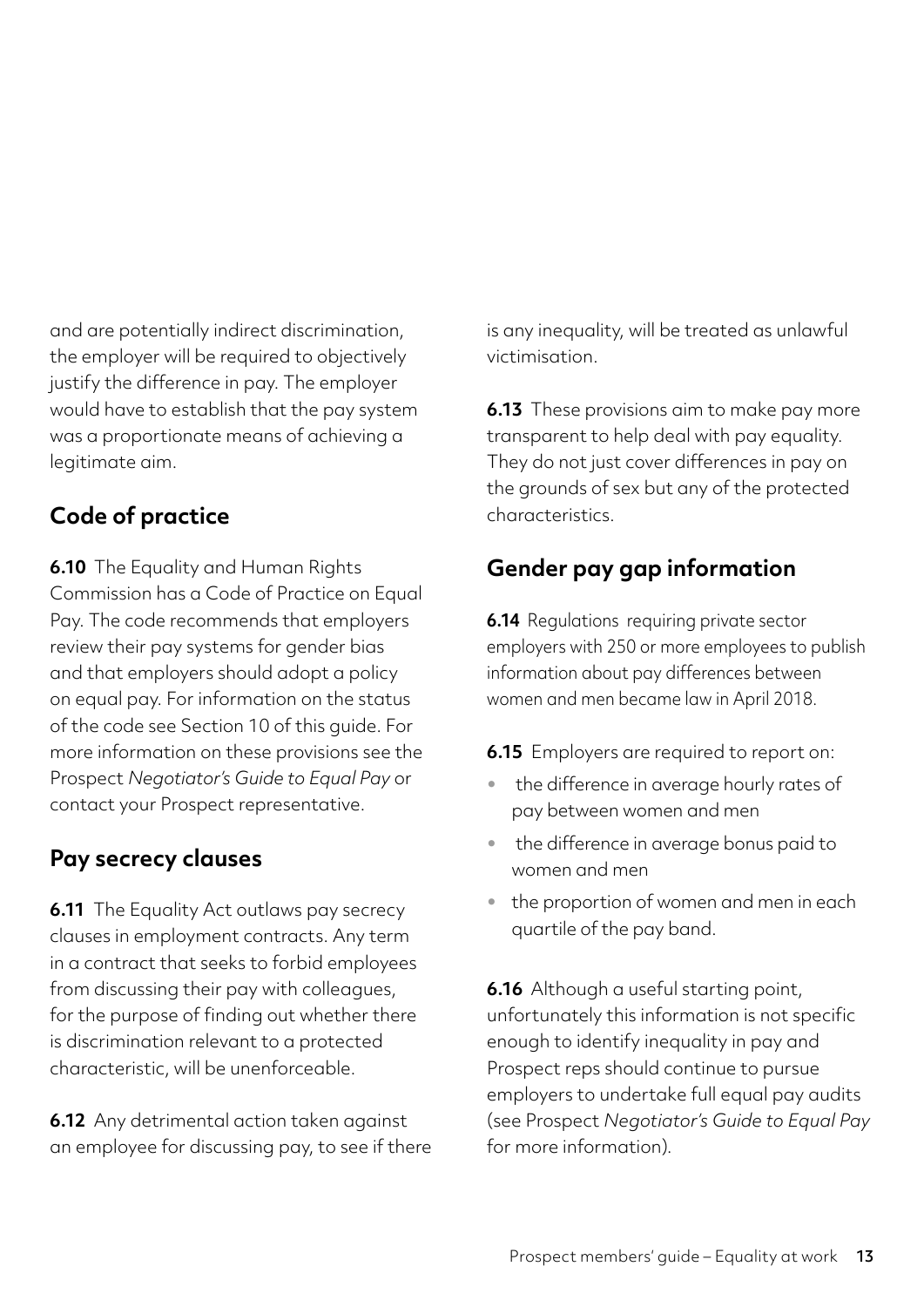# <span id="page-15-0"></span>7. Public sector equality duties

**7.1** There are special responsibilities on public authorities to actively promote equality of opportunity and eliminate unlawful discrimination in respect of all the protected characteristics, with the exception of marriage and civil partnership.

**7.2** Public authorities include central government departments and agencies, local authorities, schools and the health service. Additionally some private sector companies who are performing functions of a public nature will be covered by the duty but only in the exercise of those public functions.

#### **General duty**

**7.3** Public authorities have a general duty to have due regard to the need to:

- advance equality of opportunity on the grounds of the protected characteristics
- eliminate discrimination, harassment and victimisation
- foster good relations between those who share a protected characteristic and those who do not share it.

**7.4** This duty will apply both in respect of how they deliver their services to the public and to their employment practices.

#### **Specific duties**

**7.5** The Act provides for regulations to be introduced which impose specific duties on public bodies, such as publishing information relating to their general duty and preparing one or more equality objectives at least every four years.

**7.6** For more detail on public sector equality duties, see the Equality Briefings produced by Prospect's Research and Specialist Services department, available on the Prospect website.

#### **Socio-economic disadvantage**

**7.7** The Act introduces a new duty on specified public authorities (including government departments) to consider how their decisions can reduce inequalities resulting from socio-economic disadvantage. This would require the effects of disadvantage due to social class being considered in relation to strategic decisions taken by central and local government. This provision has not been put into force by the government.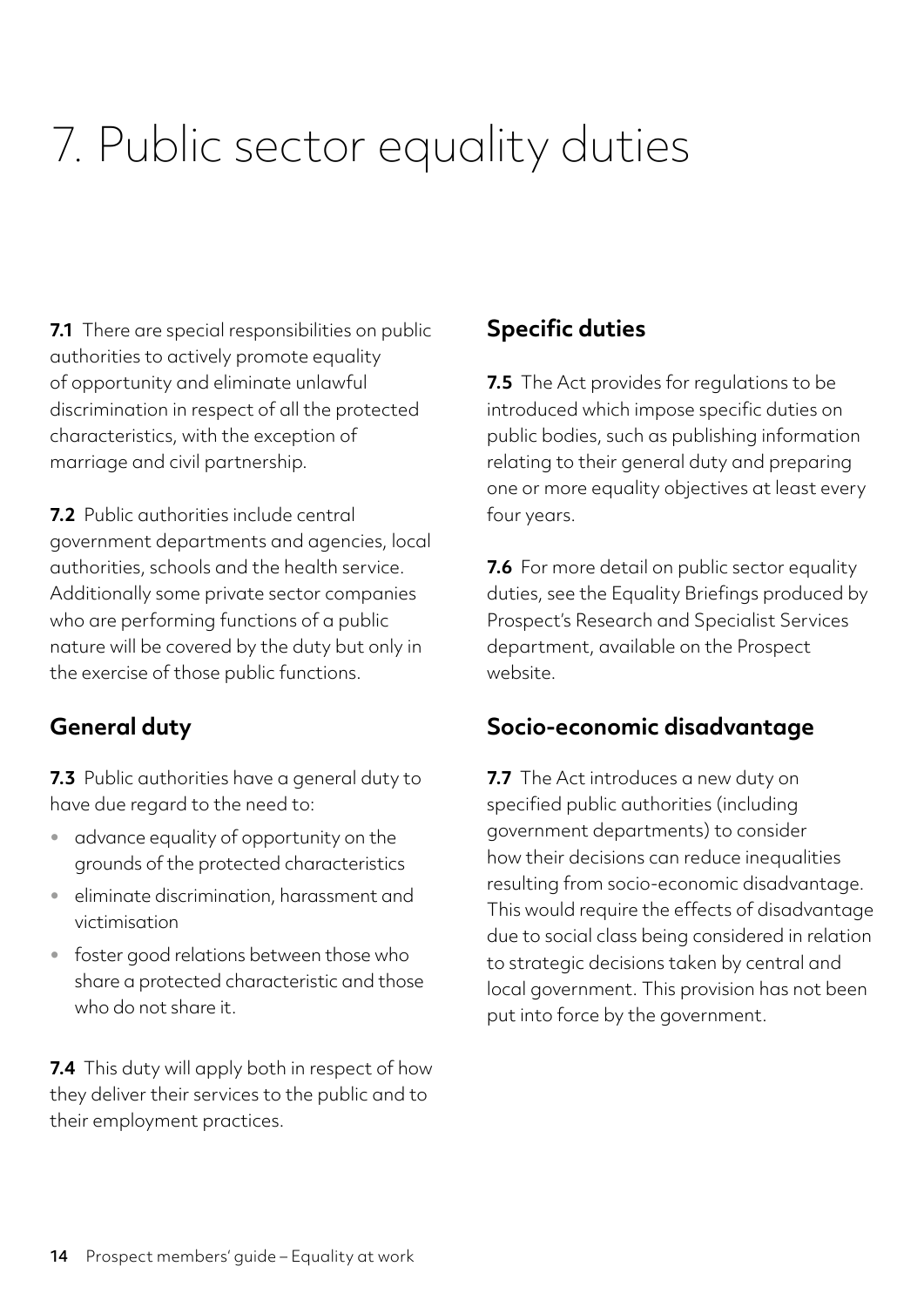# <span id="page-16-0"></span>8. Making the law work

**8.1** It should be stressed that taking legal action is normally a last resort. Making the law work can be a slow and stressful process. Internal procedures and representations should always be followed first (subject to the time limits for taking tribunal claims).

#### **Claims**

**8.2** There is no qualifying length of service for the right to take a claim that you have been subjected to discrimination. This is a major difference to many other employment rights.

**8.3** Claims under the Equality Act are usually brought to an employment tribunal. The Prospect full-time officer should always be involved in any case where it looks like ET proceedings will be necessary.

**8.4** Legal advice and assistance is offered at the discretion of the union and will be decided depending on the facts and merits of each case.

#### **Time limits**

**8.5** Applications to an employment tribunal under the Equality Act must usually be started within three months of the incident of discrimination. This time limit can only be extended where the tribunal thinks it is 'just and equitable' to do so. Late claims are rarely accepted. Equal pay claims can be made at any time during the relevant contract of employment or up to six months after.

**8.6** The first stage in bringing a tribunal claim is to apply to ACAS for 'early conciliation'. This application must be made within 3 months of the act of discrimination. The conciliation period stops the clock for presenting the claim to the employment tribunal. These rules are complex so always seek advice from Prospect.

**8.7** In all cases of discrimination other than dismissal, the employee should present a grievance in writing to the employer before making the tribunal claim. Any failure to raise a grievance could result in a reduction of up to 25 per cent of the compensation awarded.

**8.8** Although you should always use internal procedures, the strict time limits for claims mean it is not always possible to await their outcome before deciding whether to submit a claim. Your Prospect representative and full-time officer should be advised of any potential case at the earliest opportunity.

**8.9** If the discrimination is a continuing act which extends over time, the time limit is three months from the end of that period. For example, if it is established that the nonpayment of an allowance is discriminatory, the act of discrimination continues throughout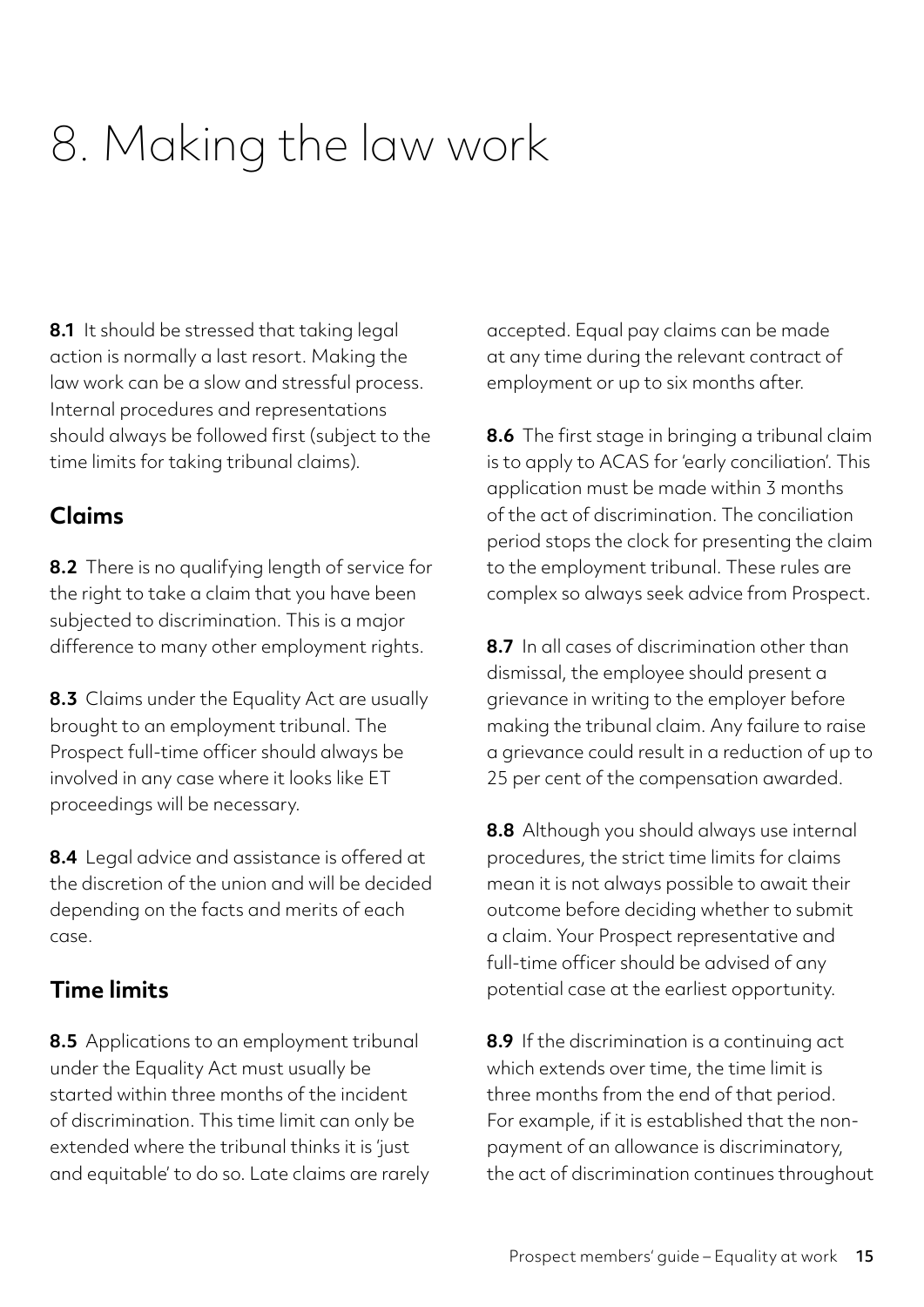<span id="page-17-0"></span>the employment. But if a regrading decision was considered to be discriminatory, the claim must be submitted within three months of the decision – despite the fact that the decision had continuing consequences.

#### **Questions procedure**

**8.10** ACAS has produced guidance on a procedure for asking questions of the employer about potential equality complaints. It is particularly useful in cases of indirect discrimination, where gathering evidence of the number of employees and, for example, the racial or gender breakdown of the workforce can be vital to the case.

#### **Legal remedies**

**8.11** A tribunal can order three possible remedies:

- a declaration of rights
- an appropriate recommendation
- compensation.

**8.12** A declaration of rights is where the tribunal declares that there was unlawful discrimination. A recommendation can be that an employer takes certain steps to obviate or reduce the effect of any discrimination.

#### **Compensation**

**8.13** Compensation is the most common remedy. There is no financial limit to the amount of compensation payable under the Equality Act.

**8.14** Compensation can be awarded for:

- loss of earnings
- loss of the value of any benefit
- any other quantifiable loss arising from the act of discrimination
- interest on financial loss
- injury to feelings
- aggravated damages related to the manner or motive of discrimination.

#### **Proving discrimination**

**8.15** The legal burden of proof in a case of discrimination is initially on the person who complains of the discrimination. The claimant needs to show some evidence that any less favourable treatment could be (in the absence of a satisfactory explanation from the employer) on the grounds of discrimination. If they can do this then the burden of proof shifts to the employer for them to establish a non-discriminatory reason for the treatment. If the tribunal is not satisfied with the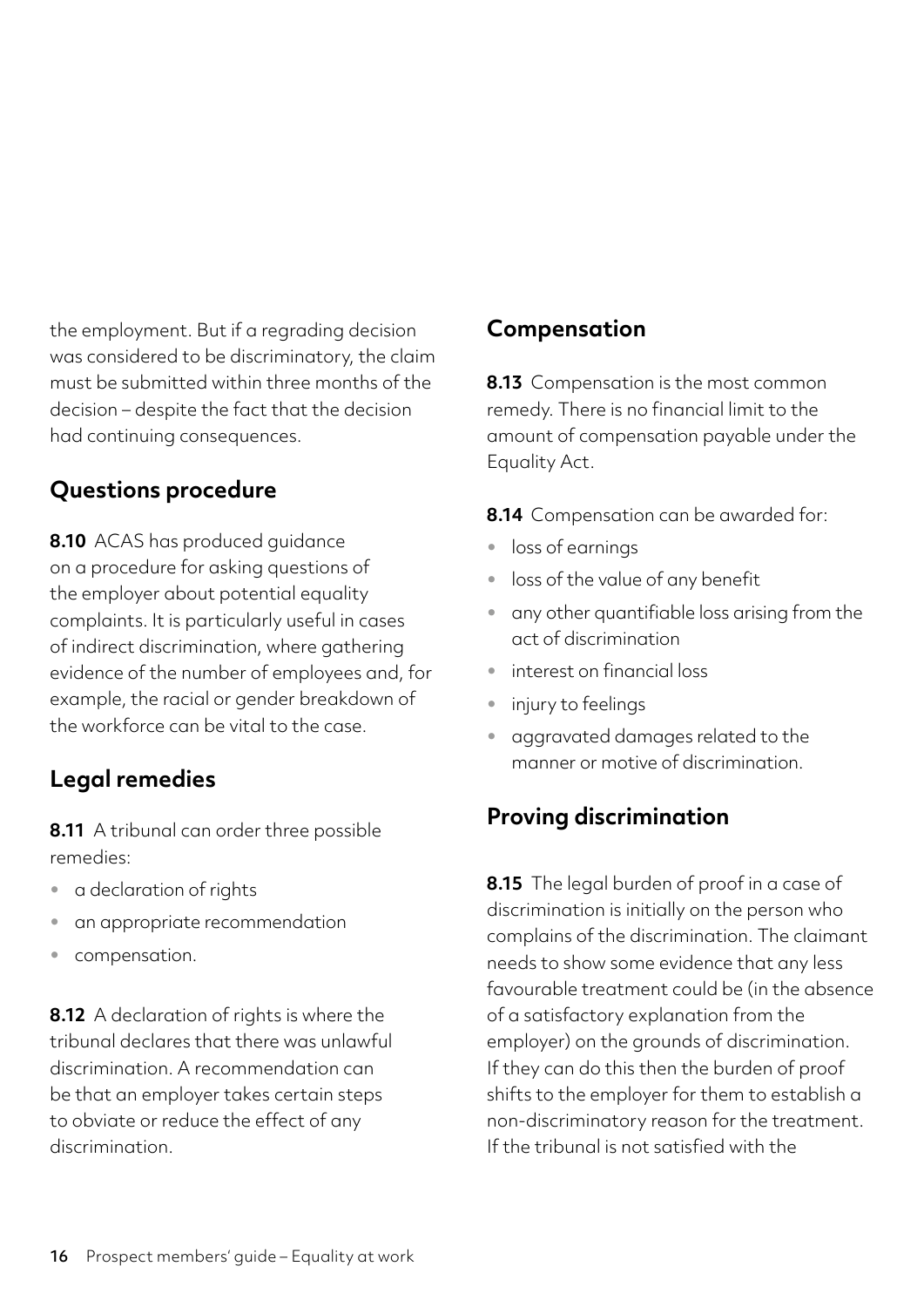<span id="page-18-0"></span>employer's explanation they must find that there has been unlawful discrimination.

#### **Other legal actions**

**8.16** In some circumstances there are alternative legal procedures to taking cases to an employment tribunal under discrimination law. These can include:

- breach of contract
- criminal prosecution for assault
- injunctions
- proceedings under the Protection from Harassment Act.

**8.17** This guide does not detail all these other actions. Generally, in cases of discrimination at work the best route is to pursue the case through an employment tribunal under discrimination law. Other actions are much less common, often entail substantial legal costs and impose a higher burden of proof on the complainant.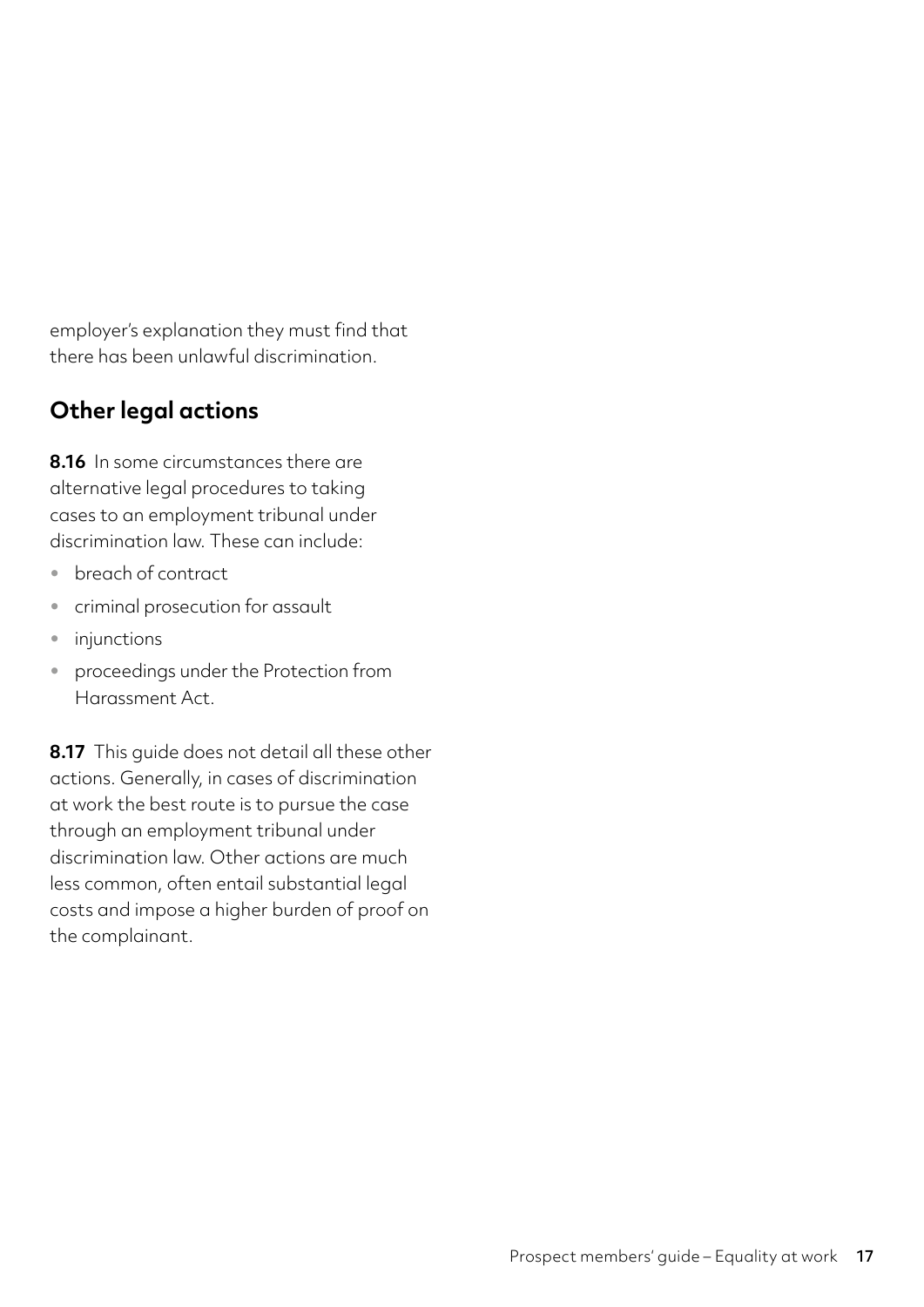# <span id="page-19-0"></span>9. Collective bargaining

**9.1** It is important that your employer has policies in place to ensure that all employees have equality of opportunity. The law creates rights for individual employees, and should be used to argue that all employers have a comprehensive equality and diversity policy.

**9.2** Prospect representatives should consider the impact of equality and diversity issues in all areas of negotiations. The law should be used to give an equal opportunities dimension to other agreements and to strengthen your position in those negotiations.

**9.3** Representatives considering an equality review of the workplace should:

- consult with members as widely as possible to ensure the broadest input
- consider whether any existing equality policy is comprehensive – it may need revising
- look at the contractual terms of employment
- consider the impact of collective agreements and procedures
- see what procedures are in place for identifying and dealing with discriminatory practices
- emphasise the positive value of effective equality and diversity policies
- consider an equal pay review.

**9.4** This guidance cannot cover all the negotiating issues raised by equal opportunities. For more details, see the Prospect *Negotiator's Guide to Race Equality,*  the *Negotiator's Guide to Equal Pay* and the *Negotiator's Guide to Disability Equality.*

**9.5** Prospect also runs training courses on bargaining for equality. See the Prospect website for more details.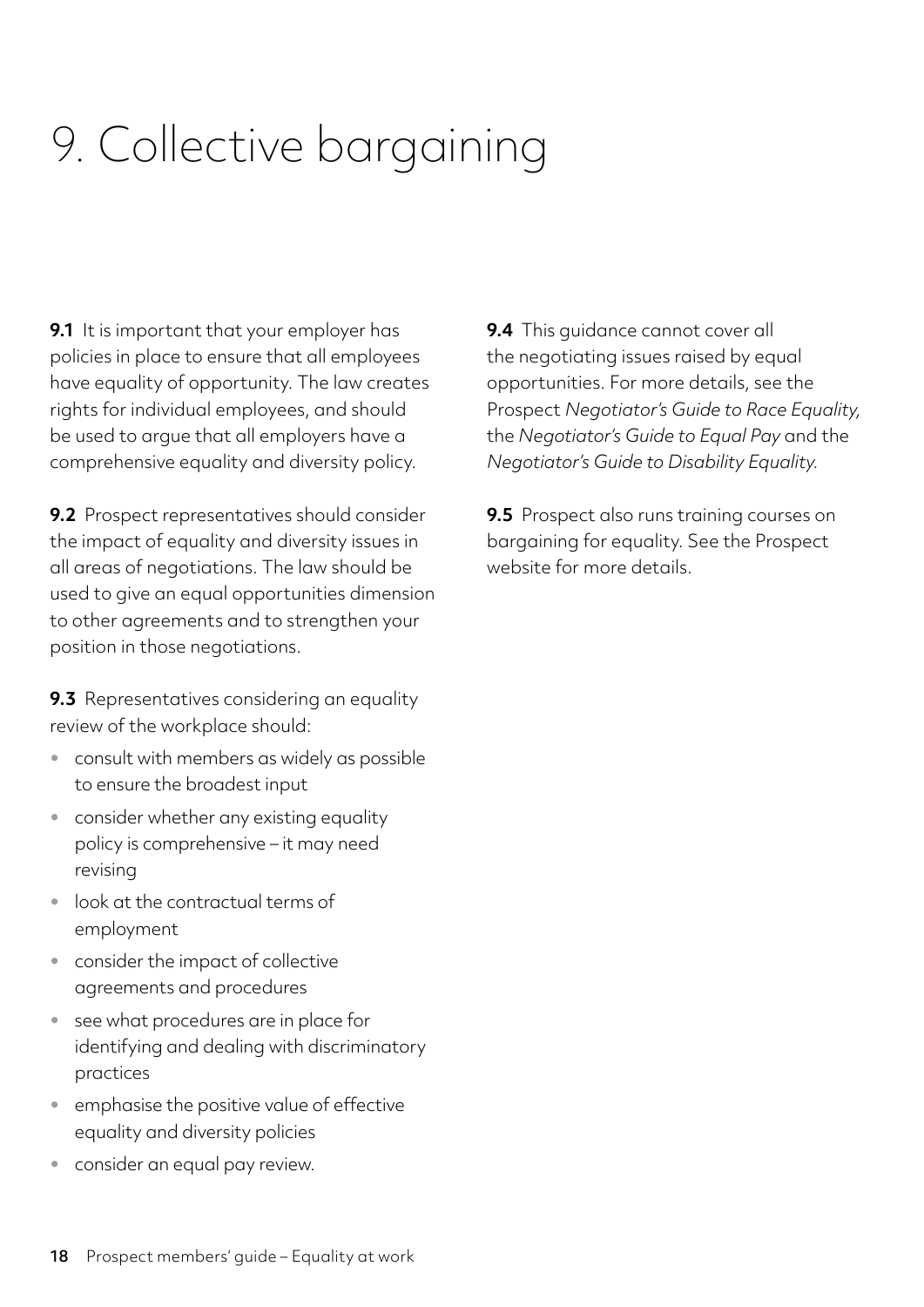# <span id="page-20-0"></span>10. Enforcement and advice

**10.1** The Equality and Human Rights Commission oversees discrimination law.

**10.2** The commission aims:

- to work towards the elimination of discrimination
- to promote equality of opportunity
- to keep the law under review and to propose amendments to government.

**10.3** The commission can provide assistance to individuals (including advice and representation) and also has powers to carry out formal investigations.

#### **Codes of practice**

**10.4** The EHRC has two main codes of practice, one on employment and one on equal pay.

**10.5** These codes are not legally binding, but breaches of the codes will be taken into account by a tribunal in determining whether discrimination has occurred. The codes are also useful in negotiations over policies at the workplace.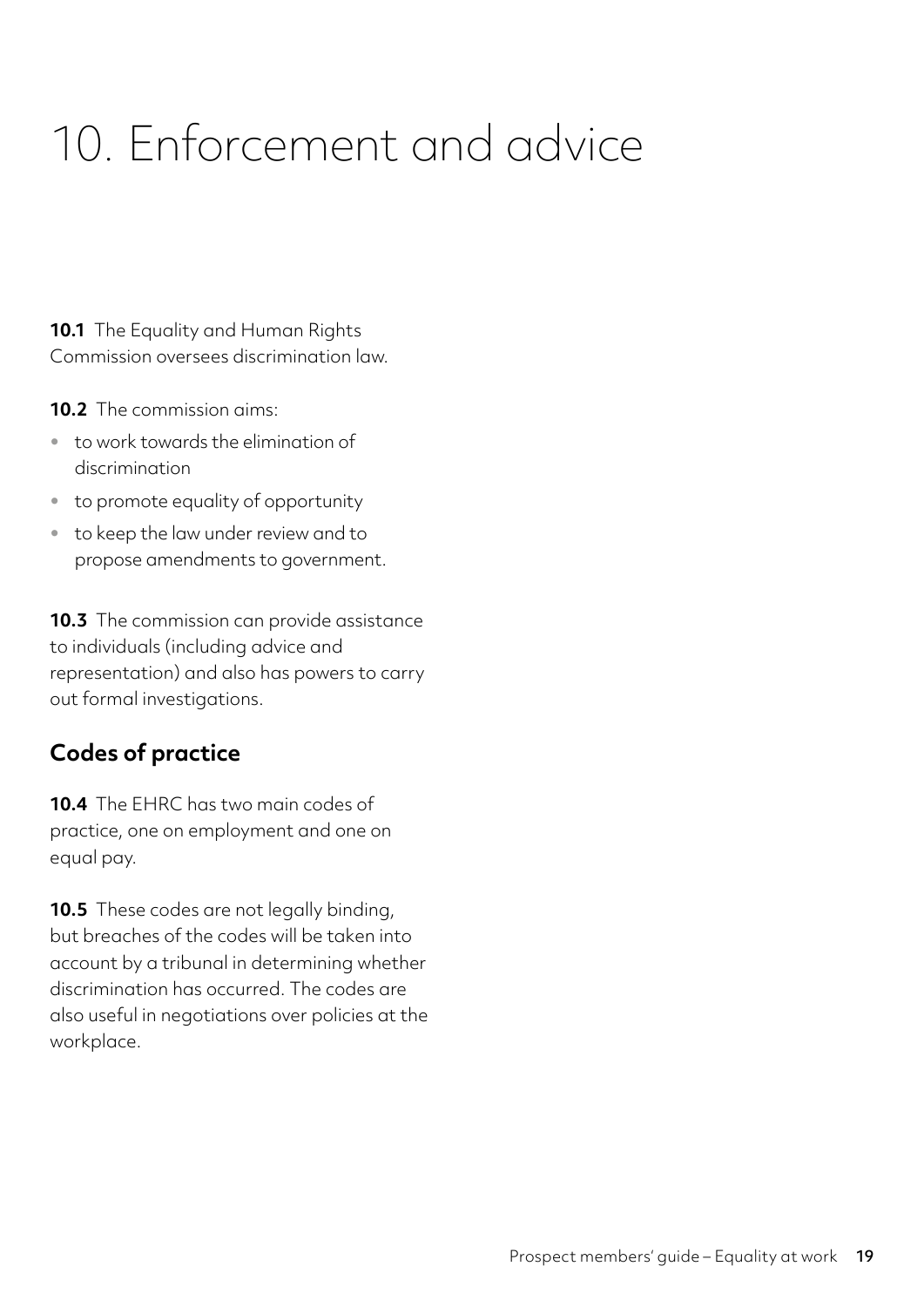# <span id="page-21-0"></span>11. Information and addresses

For information on other aspects of equal opportunities at work see these Prospect publications:

- Negotiator's Guide to Race Equality
- Negotiator's Guide to Disability Equality
- Members' Guide on Harassment and Bullying
- Members' Guide to Maternity Rights
- Members' Guide to Parental and Family Leave
- Members' Guide to Part-time and Flexible Working

#### **Equality commission**

Equality and Human Rights Commission Arndale House Arndale Centre Manchester M4 3EQ

EHRC also has offices in London, Glasgow and Cardiff.

#### **Prospect equality networks**

- Members with Disabilities
- Women
- Women in Science & Engineering
- Lesbian, Gay, Bisexual & Trans Members
- Equal Pay
- Race Equality
- Equal Opportunity Reps
- Young Professionals

For information on these networks, contact Prospect on **[enquiries@prospect.org.uk](mailto:enquiries%40prospect.org.uk?subject=)** stating which network(s) you are interested in.